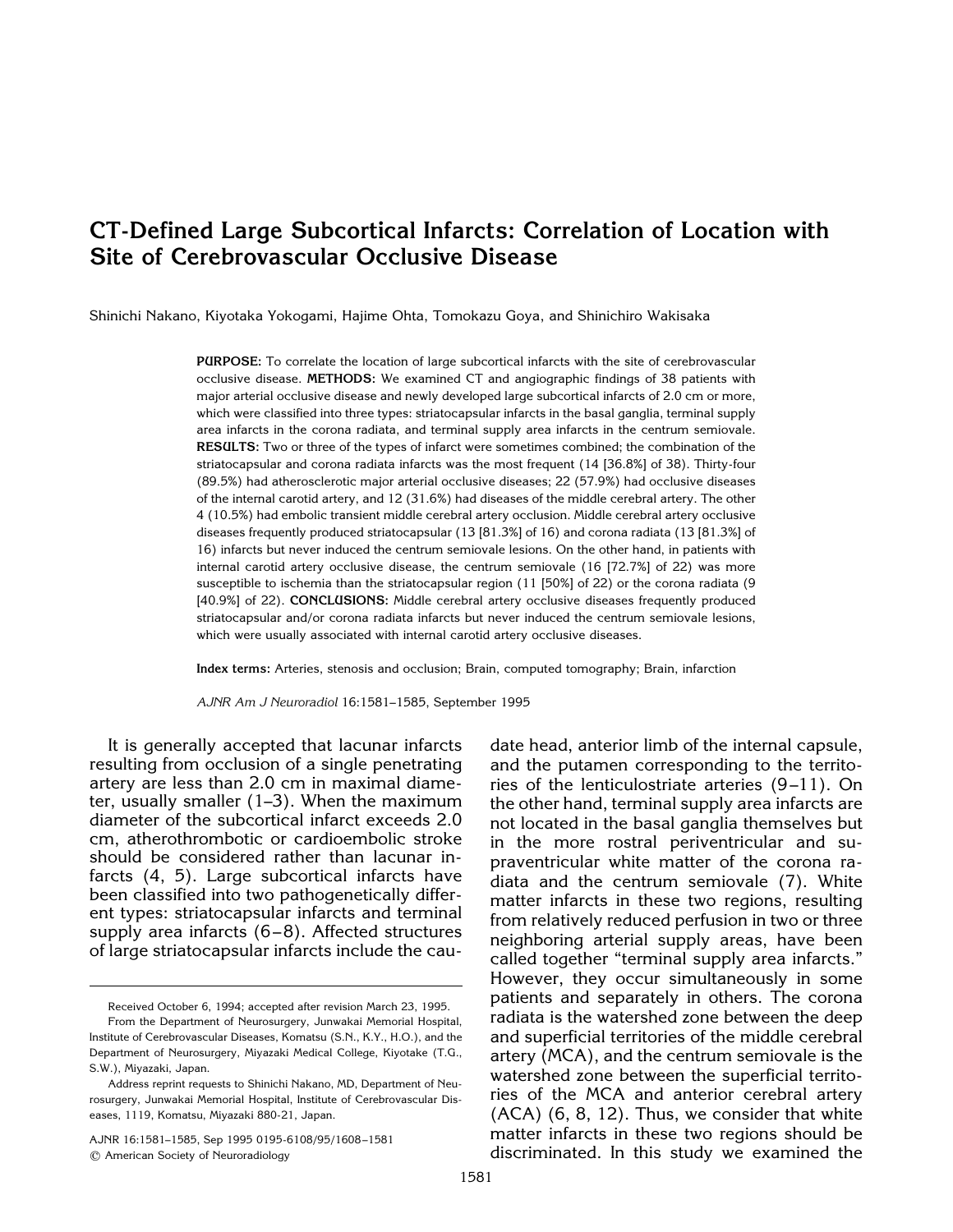

Fig 1. *A*, Representative CT findings of a typical comma-shaped large striatocapsular infarct. It occupies the left caudate head, putamen, and anterior limb of the internal capsule (*arrow*).

*B*, Representative CT findings of a typical terminal supply area infarct in the periventricular white matter of the right corona radiata. *C*, Representative CT findings of a typical terminal supply area infarct in the supraventricular white matter of the right centrum semiovale.

relationship of the location and extent of large subcortical infarcts with the site of arterial occlusive disease.

### **Subjects and Methods**

Between April 1991 and March 1994, 38 patients with major arterial occlusive disease and newly developed large subcortical infarcts of 2.0 cm or more were retrospectively examined. Patients were selected according to the following computed tomography (CT) and angiographic criteria: (*a*) the infarcts were restricted to the basal ganglia and/or white matter on CT, and the overlying cerebral cortex appeared normal; (*b*) the maximum diameter of the lesion exceeded 2.0 cm; and (*c*) atherosclerotic occlusive diseases or cardioembolic occlusions of the major arteries were confirmed by angiography as factors contributory to the subcortical infarcts. All patients were examined with CT and angiography within 24 hours after the onset. In all patients, newly developed infarcts were confirmed with follow-up CT performed within 3 days after the onset.

Based on the location of the lesion on CT, three types of large subcortical infarcts were classified: (*a*) the striatocapsular infarct in the basal ganglia (Fig 1A); (*b*) the terminal supply area infarct in the corona radiata (Fig 1B); and (*c*) the terminal supply area infarct in the centrum semiovale (Fig 1C). In all patients the size and the location of the lesions were evaluated with CT.

As to the size of infarcts, statistical analyses of group comparison between internal carotid artery (ICA) and MCA occlusive diseases were done with Mann-Whitney U test, and a  $P$  value of  $< .05$  was considered significant.

## **Results**

There were 31 men and 7 women, with a mean age of 64 years (range, 30 to 78 years). Thirty-four (89.5%) of them had atherosclerotic major arterial occlusive diseases; 22 (57.9%) had atherosclerotic occlusive diseases of ICA (14 occlusions, 7 tight stenoses more than 90%, and 1 mild [20%] stenosis with intraluminal thrombus), and 12 (31.6%) had atherosclerotic MCA occlusive diseases (10 occlusions and 2 stenoses more than 70%). In all patients with ICA occlusion, the ipsilateral M1 segment was opacified by collateral flow via anterior and/or posterior communicating arteries. In all patients with tight ICA stenosis, the wall of the lumen in the stenotic portion was smooth and ipsilateral M1 segment was opacified by normograde flow. Only one patient with mild ICA stenosis and intraluminal thrombus had transient MCA occlusion attributable to artery-to-artery embolism. This patient was treated with local thrombolytic therapy, and complete recanalization was achieved. In all patients with atherosclerotic MCA occlusion, angiography revealed rich leptomeningeal anastomoses via anterior and/or posterior cerebral arteries. The other 4 (10.5%) had embolic transient MCA occlusion.

The maximum diameter of the lesions ranged from 2.0 to 6.0 cm. The mean size of the lesions in 22 patients with ICA occlusive disease was  $3.8 \pm 1.3$  cm (SD), whereas mean size in 16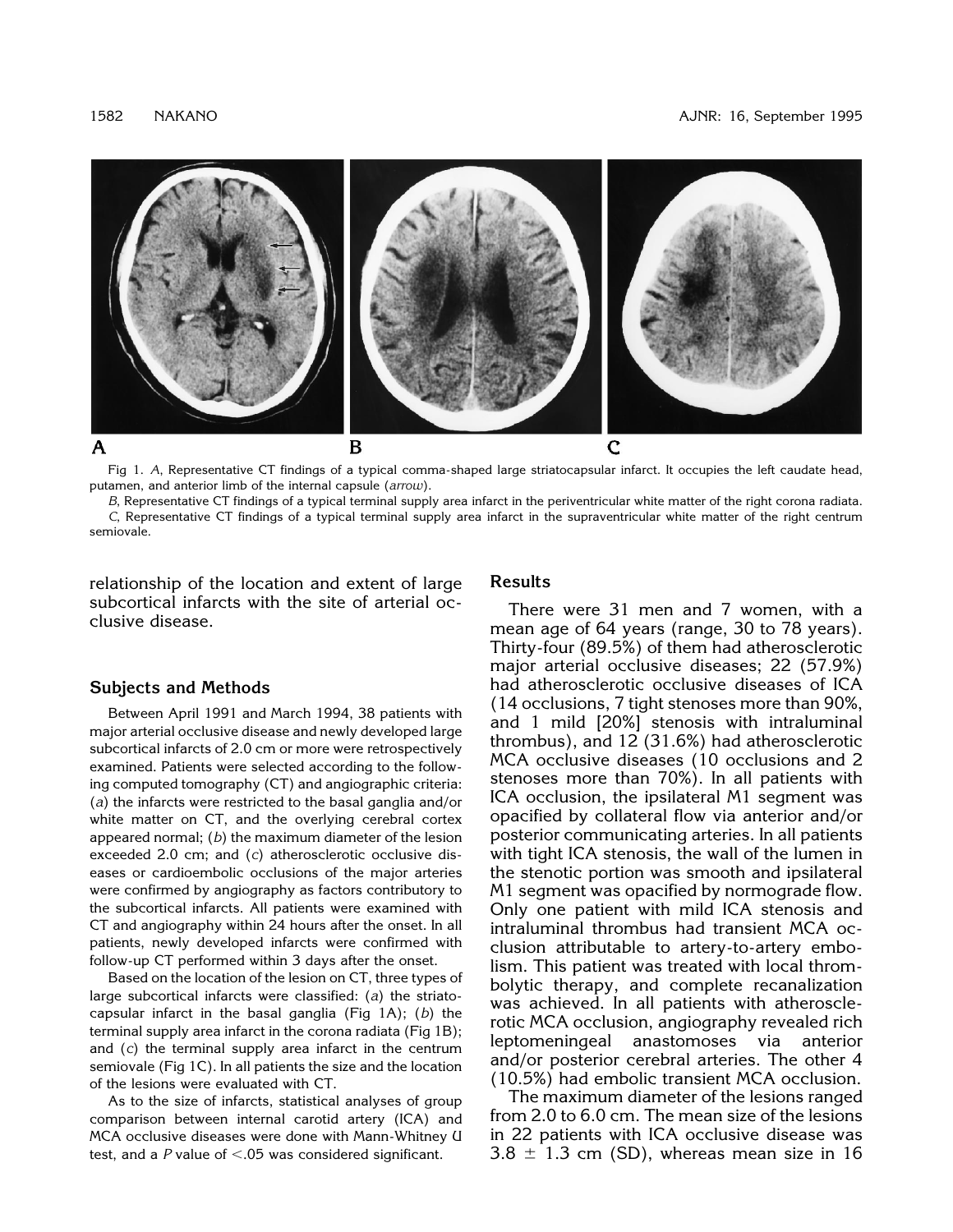|  |  |  |  | Location and extent of large subcortical infarcts |  |
|--|--|--|--|---------------------------------------------------|--|
|--|--|--|--|---------------------------------------------------|--|

| Vascular Lesion        | ICA<br>Occlusive<br>Disease | <b>MCA</b><br>Occlusive<br>Disease | Total |
|------------------------|-----------------------------|------------------------------------|-------|
| Striatocapsular (SC)   | 2                           | З                                  | 5     |
| Corona radiata (CR)    |                             | З                                  | з     |
| Centrum semiovale (CS) | g                           |                                    | 9     |
| $SC + CR$              |                             | 10                                 | 14    |
| $SC + CS$              | 2                           |                                    | 2     |
| $CR + CS$              | $\mathcal{P}$               |                                    | 2     |
| $SC + CR + CS$         | 3                           |                                    | 3     |
| Total                  | 22                          | 16                                 | 38    |

Note.—SC indicates striatocapsular infarct; CR, terminal supply area infarct in the corona radiata; and CS, terminal supply area infarct in the centrum semiovale.

patients with MCA occlusive disease was  $3.3 \pm$ 1.3 cm. There was no significant difference in size between these two groups.

The frequency of the different location patterns of large subcortical infarcts is summarized in the Table. The combination of striatocapsular and corona radiata infarcts was the most frequent pattern (14 [36.8%] of 38), which usually was associated with MCA occlusive diseases occluding the orifices of all lenticulostriate arteries (Fig 2). Ten (62.5%) of 16 patients with MCA occlusive disease produced this combination pattern of infarct. On the contrary, it was not frequent for ICA occlusive diseases to produce this combination pattern of infarct (4 [18.2%] of 22).

On the other hand, MCA occlusive diseases never produced centrum semiovale infarct, which was usually associated with ICA occlusive diseases. Nine (40.9%) of 22 patients with ICA occlusive disease had only centrum semiovale infarcts (Fig 3). In patients with ICA occlusive disease, the centrum semiovale (16 of 22, 72.7%) was more susceptible to ischemia than the striatocapsular region (11 of 22, 50.0%) or the corona radiata (9 of 22, 40.9%).

In this study, none of 22 patients with ICA occlusive disease was associated with the lesion of the posterior limb of the internal capsule, indicating that the territory of the anterior choroidal artery is hardly impaired even in patients with ICA occlusive disease. The posterior limb of the internal capsule was impaired in only 1 patient with transient MCA occlusion.

# **Discussion**

As described by Fisher (2) and Mohr (3), so-called lacunae resulting from occlusion of a single penetrating artery are usually less than 2.0 cm in maximal diameter. On the other hand, Bladin and Berkovic (10) defined "striatocapsular infarctions" as large infarcts at least 3.0 cm in the lenticulostriate arterial territory resulting from occlusive lesions of ICA. However, there are some patients with small striatocapsular infarctions less than 3.0 cm that, by the preceding criteria, should be lacunae but that are associ-



Fig 2. Large subcortical infarct 2.0 cm in diameter in a patient with left MCA occlusion. Blockage of the lenticulostriate arteries (*C*, *arrow*) caused not only the striatocapsular infarct (*A*) but also the terminal supply area infarct in the corona radiata (*B*). Because of the developed leptomeningeal anastomotic network between the superficial territories of the ACA and MCA (*C*), supraventricular white matter of the centrum semiovale remained intact.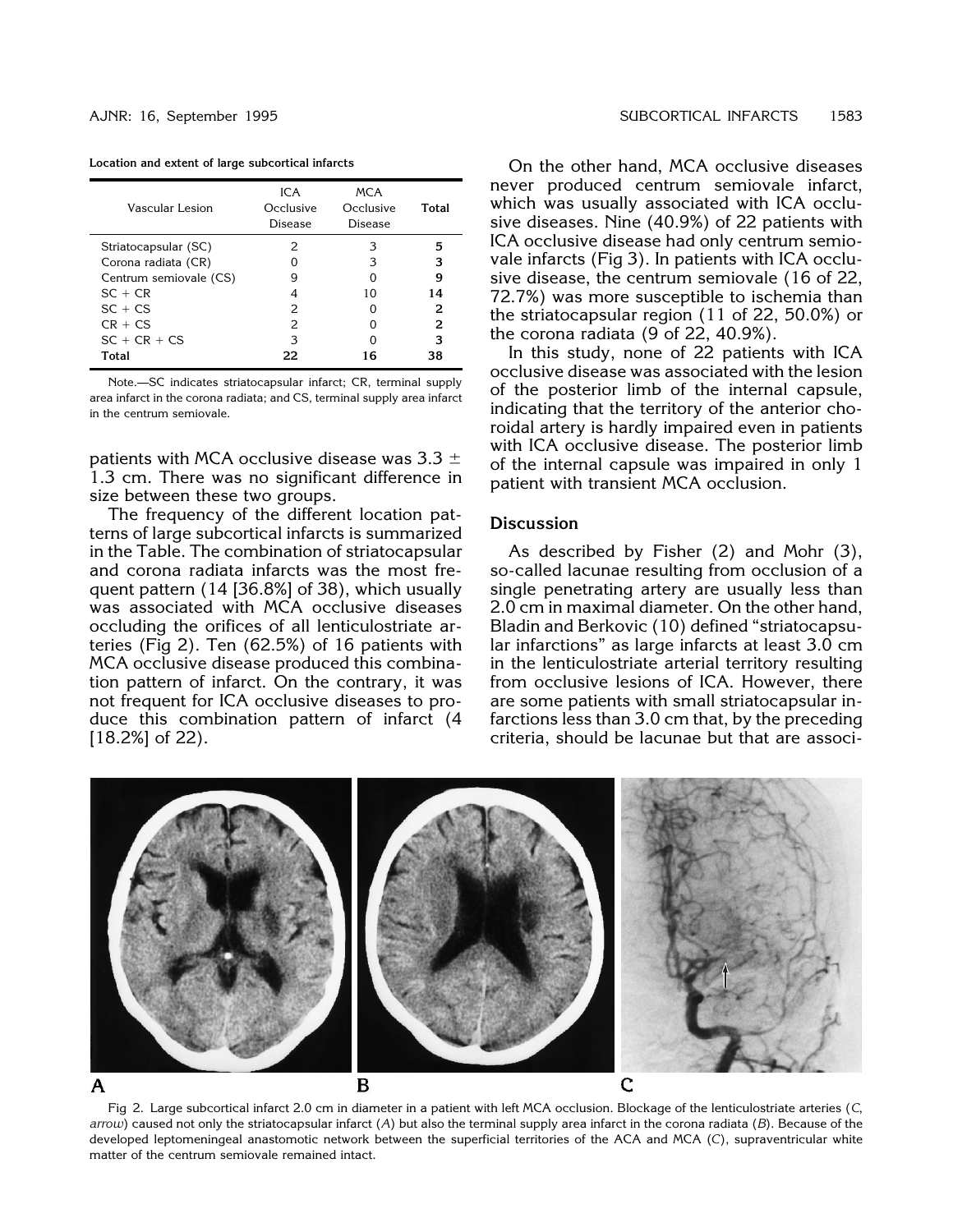

ated with underlying major arterial occlusive disease (11). In our study, there were seven subcortical infarcts 2.0 cm in size with underlying occlusive disease in the ICA or MCA. Thus, a smaller variant of large subcortical infarct cannot clearly be distinguished from a solitary lacuna by size alone.

The typical shape of large striatocapsular infarct is commalike, lenslike, or triangular (4, 5, 7, 10, 11). The affected areas of large striatocapsular infarcts correspond to the territories of the lenticulostriate arteries and sometimes extend to the territories of the Heubner and/or anterior choroidal arteries. The posterior limb of the internal capsule is uncommonly impaired even in patients with ICA occlusive disease (13). Our present study also demonstrated that none of 22 patients with ICA occlusive disease had a lesion of the posterior limb of the internal capsule. According to the report by Leys et al (14), cardioembolism is one of the major cause of anterior choroidal artery territory infarcts. Probably because of the low incidence of embolic stroke in our present series, there was only one patient with striatocapsular infarct extending to the territory of the anterior choroidal artery who had embolic transient MCA occlusion. On the other hand, in a series of patients described by Weiller et al (11), 11 (37.9%) of 29 striatocapsular infarcts extended to the territory of the anterior choroidal artery. This may result from the fact that most patients in their series had cardiac embolization or embolization from an intraluminal ICA thrombus. Striatocapsular infarction usually occurs when several lenticulostriate arteries are simultaneously exposed to ischemia, and there is sufficient cortical blood flow attributable to rich leptomeningeal collaterals (11, 15). Occlusion of the orifices of the lenticulostriate arteries at the level of the M1 segment of MCA, either atherothrombotic permanent occlusion or embolic transient occlusion, has been supposed to be the major cause of striatocapsular infarction. As described by Levine et al (5), hemodynamic low perfusion in association with either MCA stenosis or ICA occlusive disease also may cause striatocapsular

Fig 3. Terminal supply area infarct only in the centrum semiovale ( *A*) in a patient with left ICA occlusion ( *B*). Because of the sufficient cross-flow via anterior communicating artery ( *C*), a terminal supply area infarct occurred only in the supraventricular white matter of the centrum semiovale. Not only the lentiform nucleus but also the corona radiata remained completely intact.